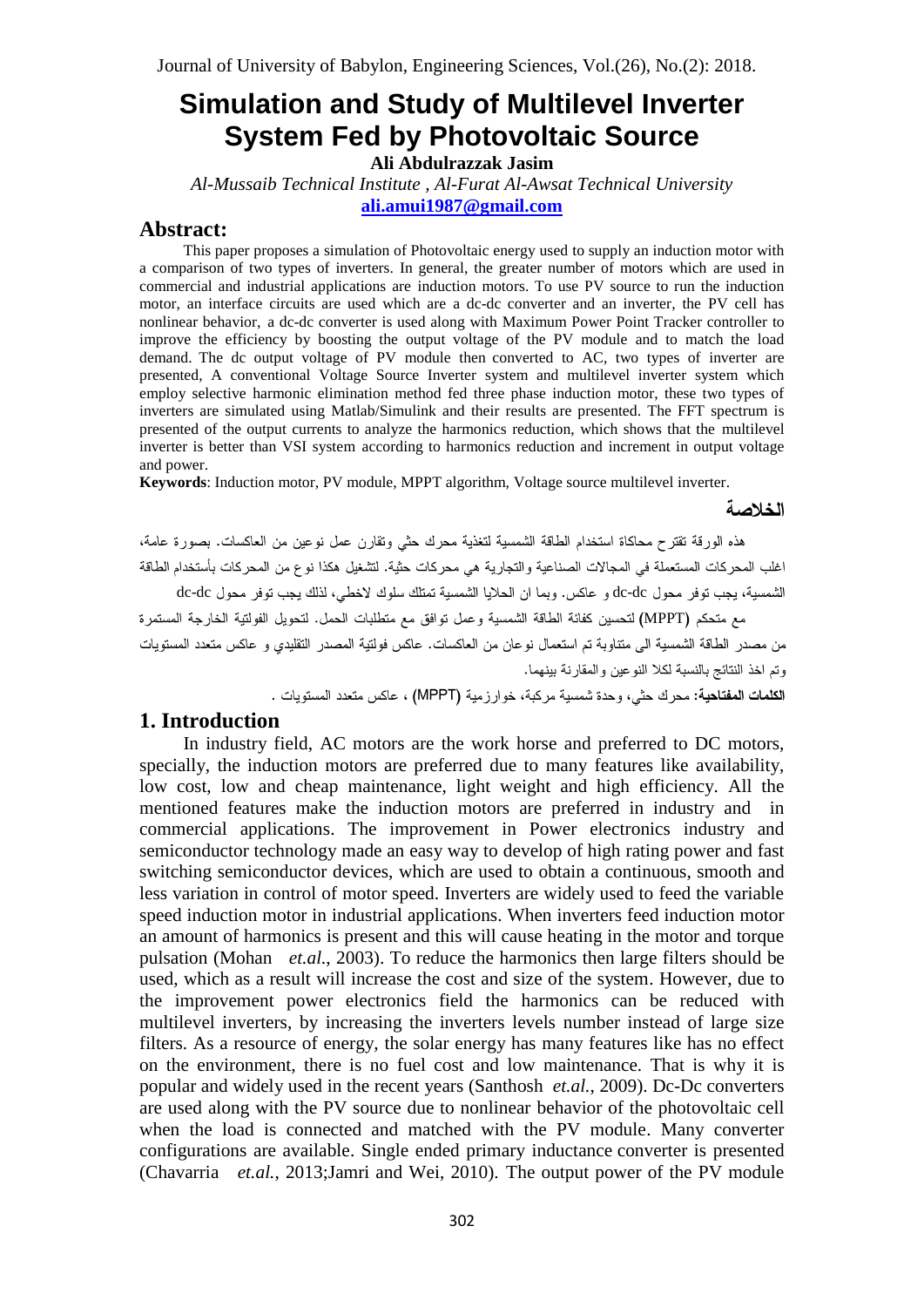dependent on the solar insolation and temperature. Maximum power point is used to get the maximum efficiency of the PV module for different irradiance conditions. Several MPPT algorithm are used, MPPT algorithm of Perturb and Observe is used (Esram and Chapman, 2007). In this algorithm, the single ended primary inductance converter duty ratio is varied, which means dc-dc converter output voltage changes. Inverter is used to convert the DC output voltage of the converter to ac voltage with specific magnitude and frequency. Two types of inverter is used to drive three induction motor which are VSI and multilevel inverter. This paper present three phase induction motor fed by PV module as source, SEPIC converter and two types of inverters as interface circuits. An algorithm of Perturb and Observe (P&O) MPPT is presented to get the maximum efficiency of PV module (Ismail , 2013;Vitorino and Correa, 2009 ). The multilevel inverters performance is better than VSI inverter according to the results.

### **2. Photovoltaic Module and MPPT**

PV cell converts the sunlight to electricity. PV arrays or modules can be made by connecting PV Cells in parallel and series is such a way to get the desired power. to get the maximum effeiciency from the PV module MPPT algorthim is used Many applications require DC-DC converters to match the voltage of the PV module with the load.

## **2.1. PV Module**

The equivalent circuit of PV cell is shown in figure (1) (Esram and Chapman, 2007 ), and the output characteristics of PV module are shown in figure (2). To make large PV system, PV modules are connected in series and parallel to get the desired voltage and current.



**Figure (1) the equivalent circuit of PV cell**

The PV module characteristic equation which presents PV module V-I

characteristic is given below (Jamri and Wei, 2010).  
\n
$$
I = I_{pv} - I_o \left[ exp \left( \frac{V + IR_s}{V_i n} \right) - 1 \right] - \frac{V + IR_s}{R_p}
$$
\n(1)

Where the PV cell voltage and current are  $V$  and I respectively, the photovoltaic current is  $I_{PV}$ , the diode reverse saturation current is  $I_0$ , the array thermal voltage is given as  $V_t = N_s kT/q$  along with (Ns) series connected cells, the Boltzmann constant (k) is given as  $(1.3806*10^{-23} \text{ J/K})$ , (T) is the p-n junction temperature, the electron charge is (q) and the ideality constant of the diode is (n). the equations to find  $I_{PV}$  and  $I_0$  are as follows (Jamri and Wei, 2010).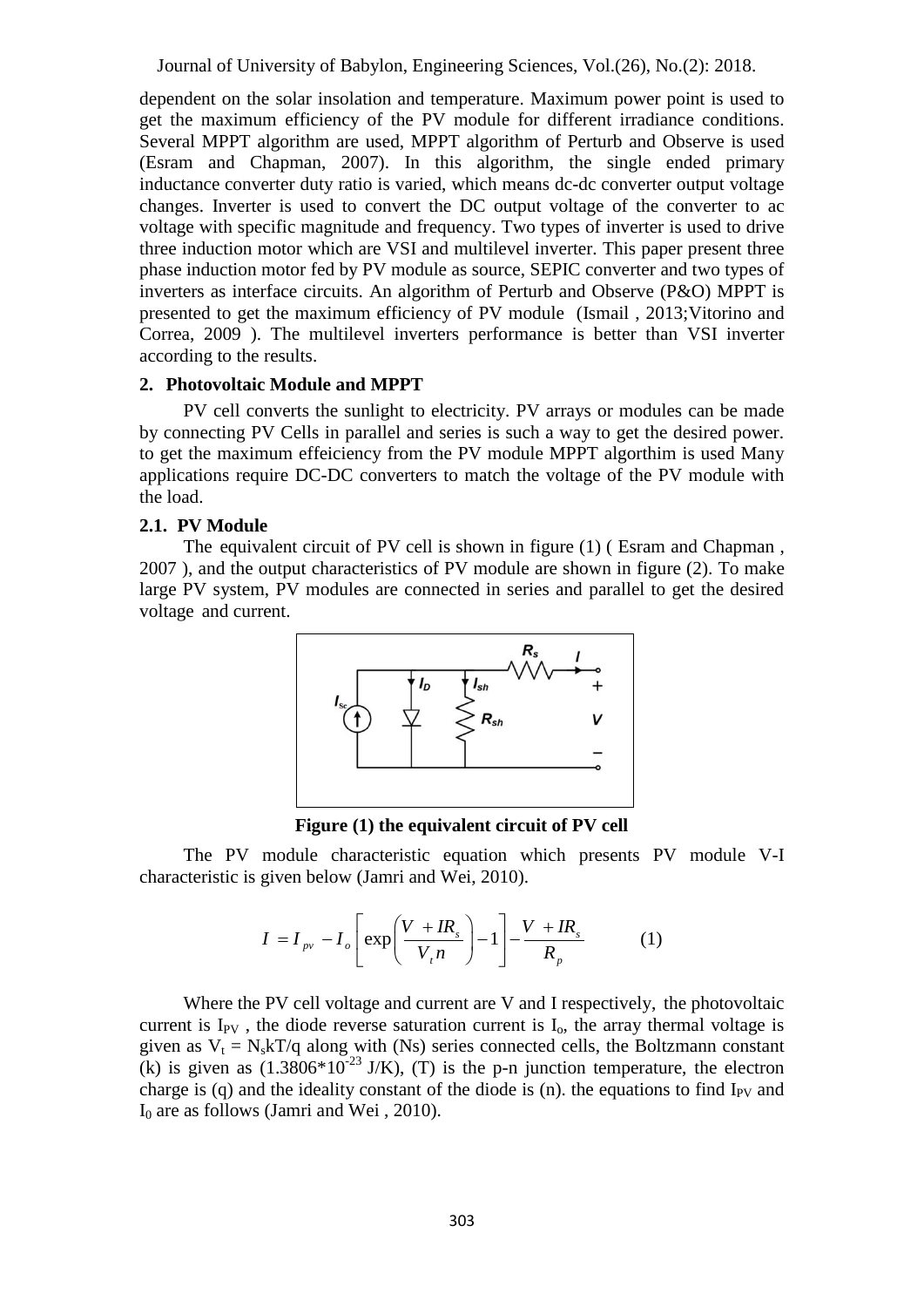Journal of University of Babylon, Engineering Sciences, Vol.(26), No.(2): 2018.  
\n
$$
I_{pv} = \left[ \left( 1 + a(T - T_{ref}) \right) I_{sc} \right] \left[ \frac{G}{1000} \right] \tag{2}
$$
\n
$$
I = I_{eq}(T_{ref}) \left[ \frac{T}{T_{ref}} \right]^{3} \times \exp^{\frac{qE g}{nk} \left( \frac{1}{T_{ref}} - \frac{1}{T} \right)} \tag{3}
$$

$$
I_o = I_o \left(T_{ref}\right) \left[\frac{T}{T_{ref}}\right]^{\frac{3}{n}} \times \exp^{\frac{qE g}{nk} \left(\frac{1}{T_{ref}} - \frac{1}{T}\right)} \tag{3}
$$

The Isc coefficient of temperature is a, the irradiance G is in  $W/m2$  and the silicon Eg band gap energy  $(1.16eV)$  for Si). Figure (2) illustrates P-V and I-V characteristics of PV module.



#### **Figure (2) PV module typical output characteristics**

As shown in the figure (2) there is a single point of maximum power in power versus voltage curve and this maximum power get along with certain level of voltage and current. So, the system efficiency would be low, it would be better to make the PV module works in the peak power point to convey the load with maximum power under different insolation and temperature conditions and this leads to improve the efficiency of the PV module (Jamri and.Wei, 2010, Santhosh B**.,** *et al.*, 2009). To extract the maximum power in PV module maximum power point tracker (MPPT) is presented.

#### **2.2. MPPT Control Algorithm**

Many and various types of maximum power point tracking algorithms are there. Perturb and Observe (P&O) algorithm is used for the presented simulation, as it has many features like low cost, high tracking efficiency, easy implementation and low cost. The principle of working of this algorithm is by inserting little perturbation in the voltage system. Because of this perturbation, PV module power changes (Esram and Chapman, 2007). In case of the PV module power increase as a result of the perturbation then it is continued in the same direction for next"perturbation. When peak power reached then the power decreases at next instant after that perturbation direction is reversed. When reaching steady state then the algorithm start fluctutate round the peak point (Santhosh *et.al*., 2009). The size of perturbation is kept very small to make the power variation small. The algorithm is improved to set the PV module reference voltage get along with peak voltage of the PV module. The algorithm flow chart is shown in figure (3). As shown in figure (2) the voltage is approximately constant and the power slope is negative in the right side of the curve ( $\Delta P/\Delta V$ <0) but in the other left side power slope become positive. ( $\Delta P/\Delta V$ >0). There are low duty cycle and high duty cycle, low duty cycle is at right side of the power curve and high ducty cycle is at left side of the power curve. After doing subtraction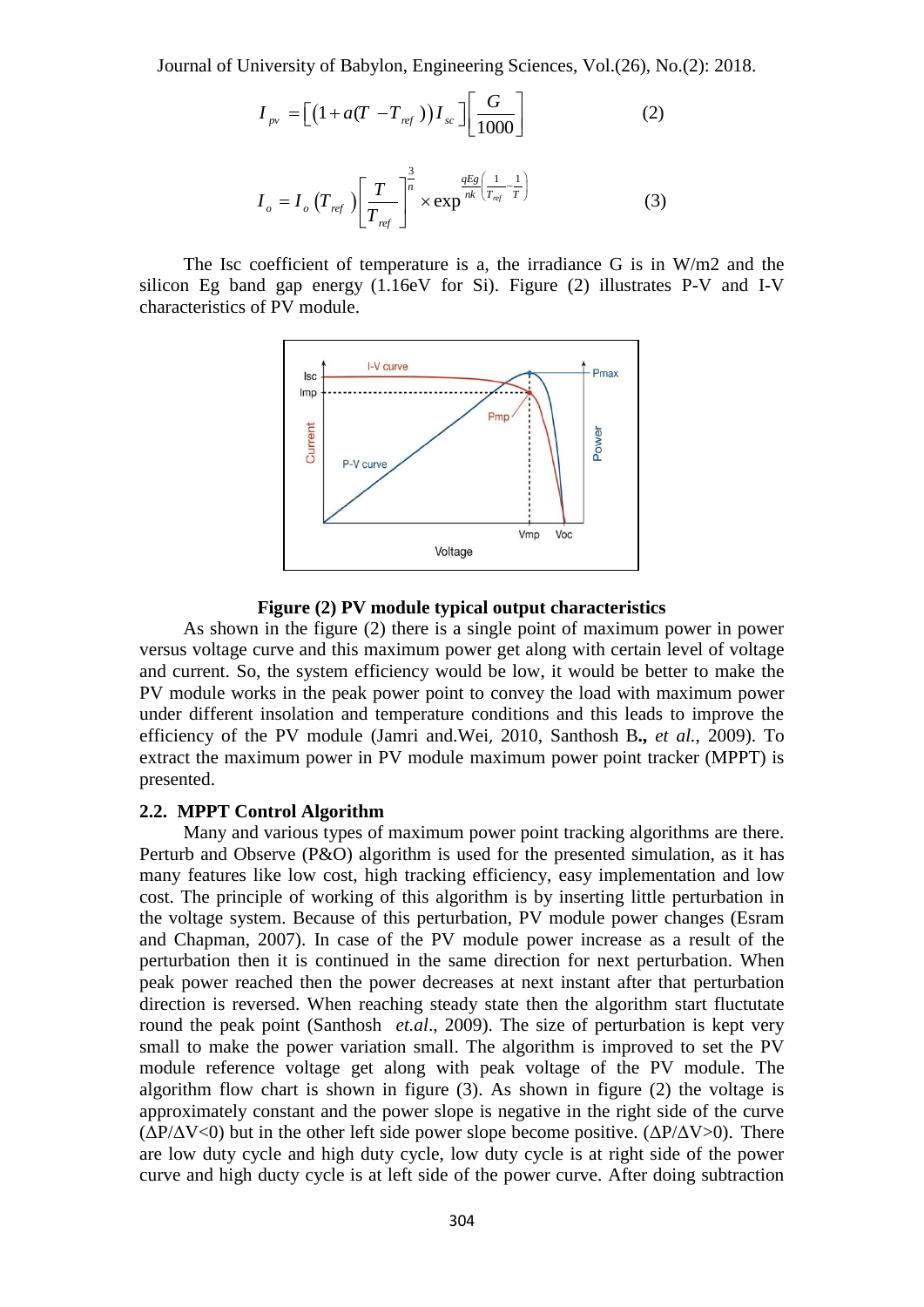which depends on the sign of  $\Delta P$  [P (k+1) - P (k)] and  $\Delta V$  [V (k+1) –V (k)], the algorithm will decide whether to increase or decrease the duty cycle.



**Figure (3) flow chart of P&O algorithm** 

#### **2.3. DC-DC converter**

The buck– boost converters is used when the load require low or high voltage than the voltage of the PV module. But this type of converter suffering from pulsating currents in the input and the load, and the voltage of the load is inverted with buck– boost converter or CUK converter. However, SEPIC converter supply the same conversion function of the buck–boost converter and polarity reversal and it has a feature of low content of current ripple on the load and source sides. The SEPIC is operated in continuous current mode **(**Chavarria *et.al.*,2013)**.** The SEPIC designed to have two pairs of capacitors and inductors. The first capacitor (C1) is used to isolate the input from the output. The SEPIC converter exchanges the power of the PV module amoung capacitors and the inductors to switch the voltage of the system from one level to another different level. To control the flow of energy a switch is used, that is typically transistor such as an IGBT. The following equation is to determine the duty cycle (D) :<br>  $\frac{I_{L1}}{I_{L2}} = \frac{D}{I_{in}} = \frac{I_{in}}{I_{in}}$  (4) duty cycle (D) :

$$
\frac{I_{L1}}{I_{L2}} = \frac{D}{1 - D} = \frac{I_{in}}{I_o}
$$
(4)

## **3. Multilevel Inverter**

Multilevel inverter has dragged massive concern in the industrial power applications. They have many features as they are suit to use in the compensation of the reactive power, they reduce the harmonics amount and they increase the output power and voltage without using step up transformer (Chen *et.al*., 1999). A multilevel inverter designed to consist series of H-bridge units inverter which connected to the induction motor. Multilevel inverter used to get the required voltage from sundry dc sources. Each bridge of the inverter are connected in series to get the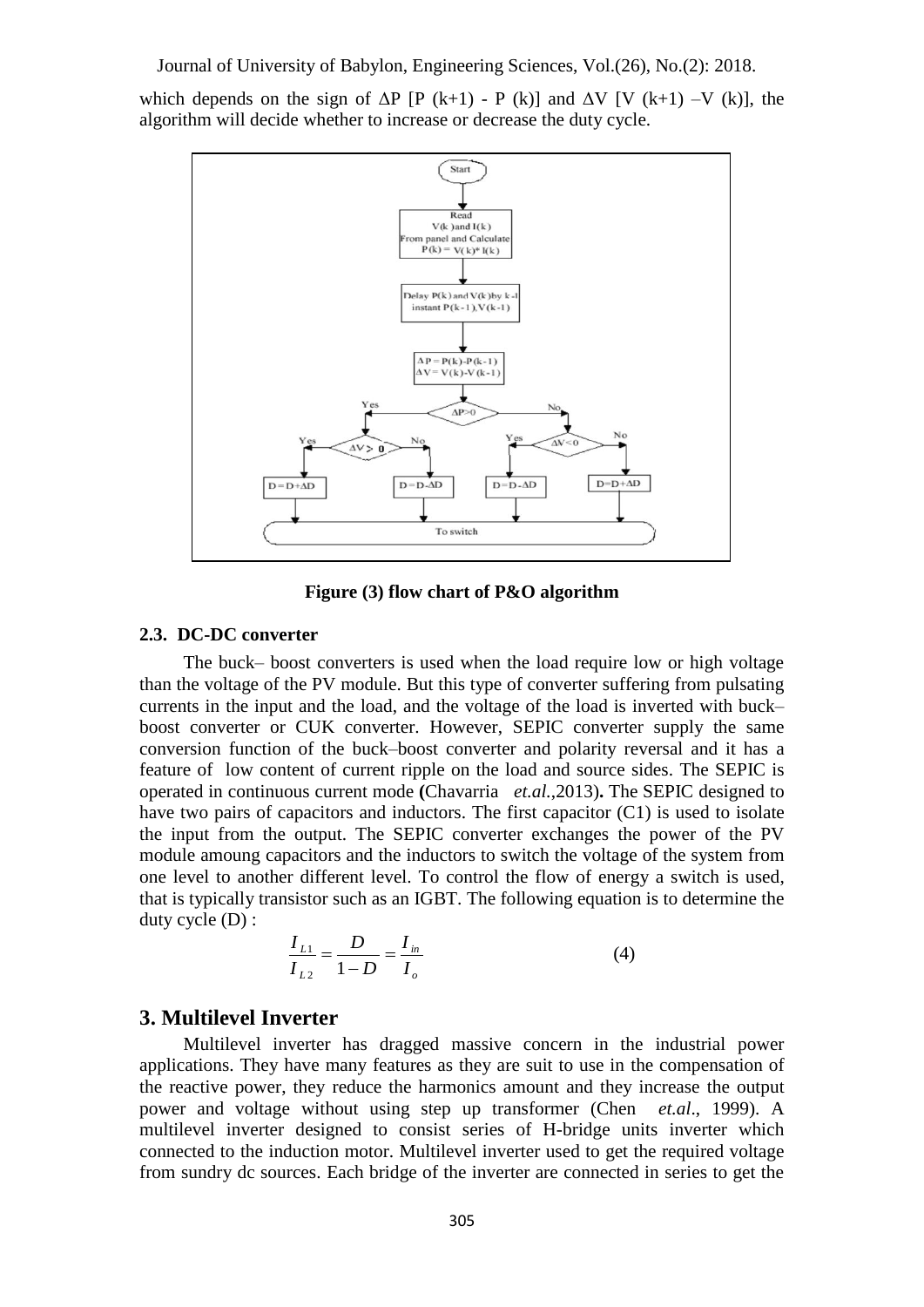total output voltage. The cascaded inverters do not require flying capacitors and diode clamp unlike the flying capacitor inverter and diode clamp inverter (Mohaiminul and Gazi, 2009). So, such configuration is convenient for applications which require a constant level of frequency such as active power filters, active front-end rectifiers and reactive power compensation. In such a case, space vector based control strategy is preferred to use and implemented by digital signal processor (Vitorino and Correa, 2009 ; Ismail *et.al*., 2013). Conventional VSI with SPWM control is proposed. This paper compares between the VSI system and multilevel inverter system performance.

# **4. Simulation Results**

The PV source with VSI system feed three phase induction motor is show in figure (4a). a capacitive filter along with a diode is used as voltage source. Three phase inverter is working in 120 degree to match the requirement of the three pahse induction motor. The waveforms of Phase voltages, stator phase currents, variation in speed of the rotor FFT analysis and its corresponding spectrum of the stator current are shown in figures (4b), (4c), (4d) and (4e) respectively. X-axis is the time in seconds and Y-axis is the magnitudes of the mentioned results. The results show that the rotor speed increases and stabilized at (1470 r.p.m) and the FFT analysis figure shows that the value of the fundamental current is 28 amperes and the total harmonic distortion is 12.8 percent.



**Figure (4a) PV system connected to VSI fed induction motor**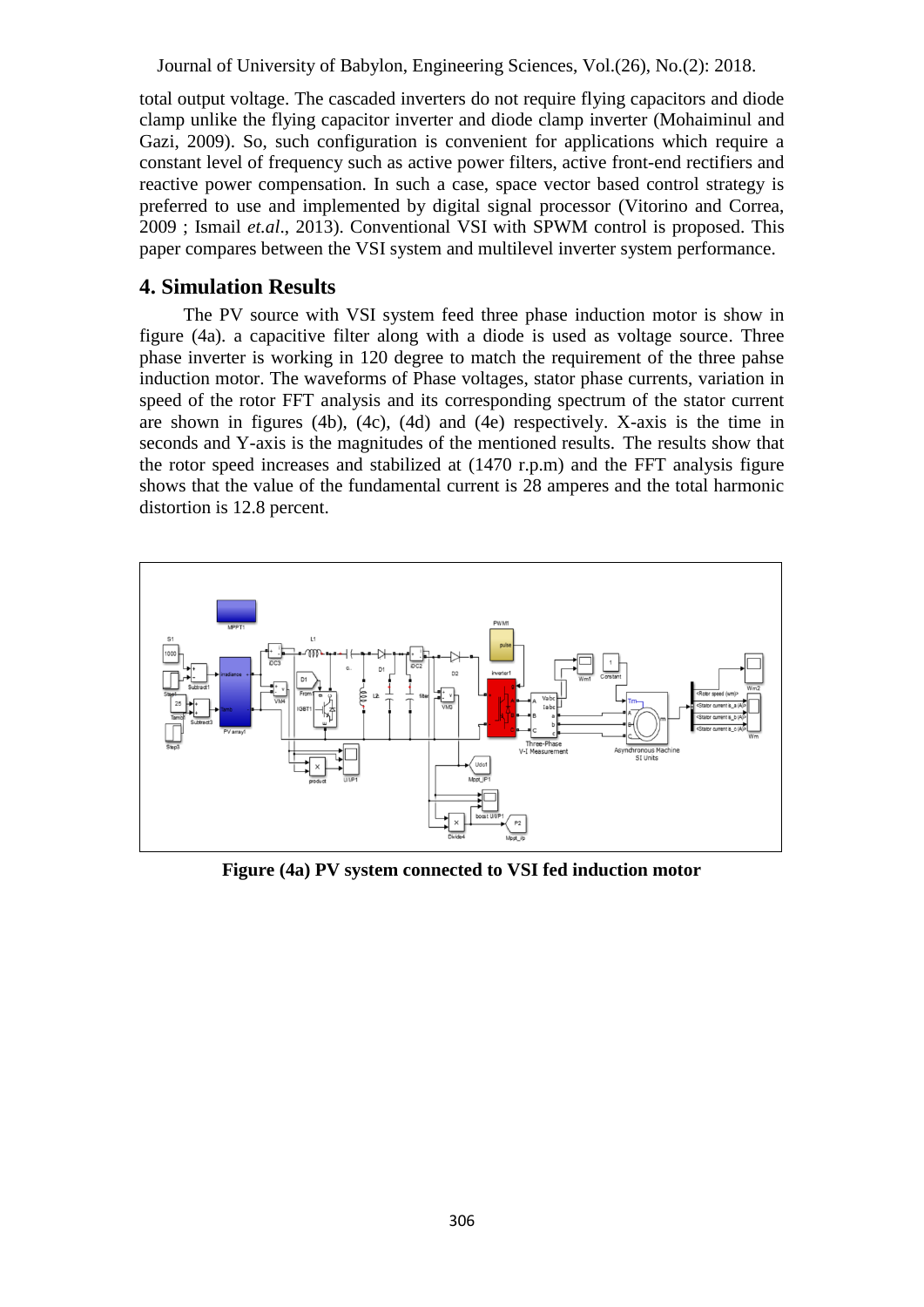

**Figure (4b) the waveforms of phase voltages with time in seconds**



**Figure (4c) the waveforms of stator current with time in seconds**



**Figure (4d) the rotor speed in r.p.m with time in seconds**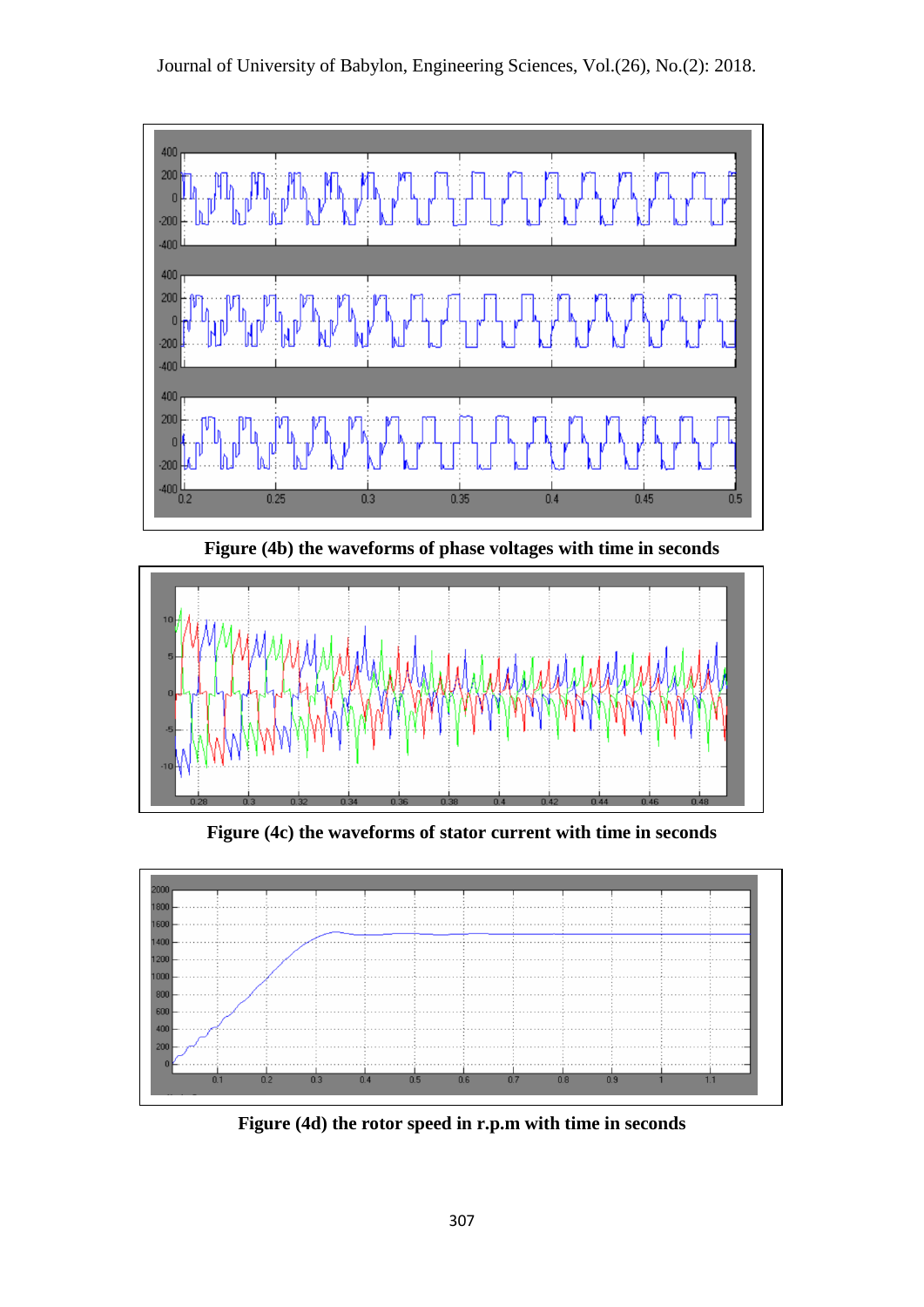



PV source with multilevel inverter system feed the three phase induction motor is shown in figure (5a). second inverter firing pulses are displaced from the first inverter by 36 degrees. The waveforms of Phase voltages, stator phase currents, variation in speed of the rotor FFT analysis of the stator current and the corresponding spectrum are shown in figures (5b), (5c), (5d) and (5e) respectively. X-axis is the time in seconds and Y-axis is the magnitudes of the mentioned results. It is observed that the total harmonic distortion in the figure (5e) magnitude is only 7.4 percent. Hence, the reduction in THD value is 42 percent in multilevel inverter as compared to VSI system. The spectrum shows the amplitude of components of low frequency is bigger than the components amplitude of high frequency.



Figure (5a) PV system connected to multilevel inverter fed induction motor



**Figure (5b) the waveforms of phase voltages with time in seconds**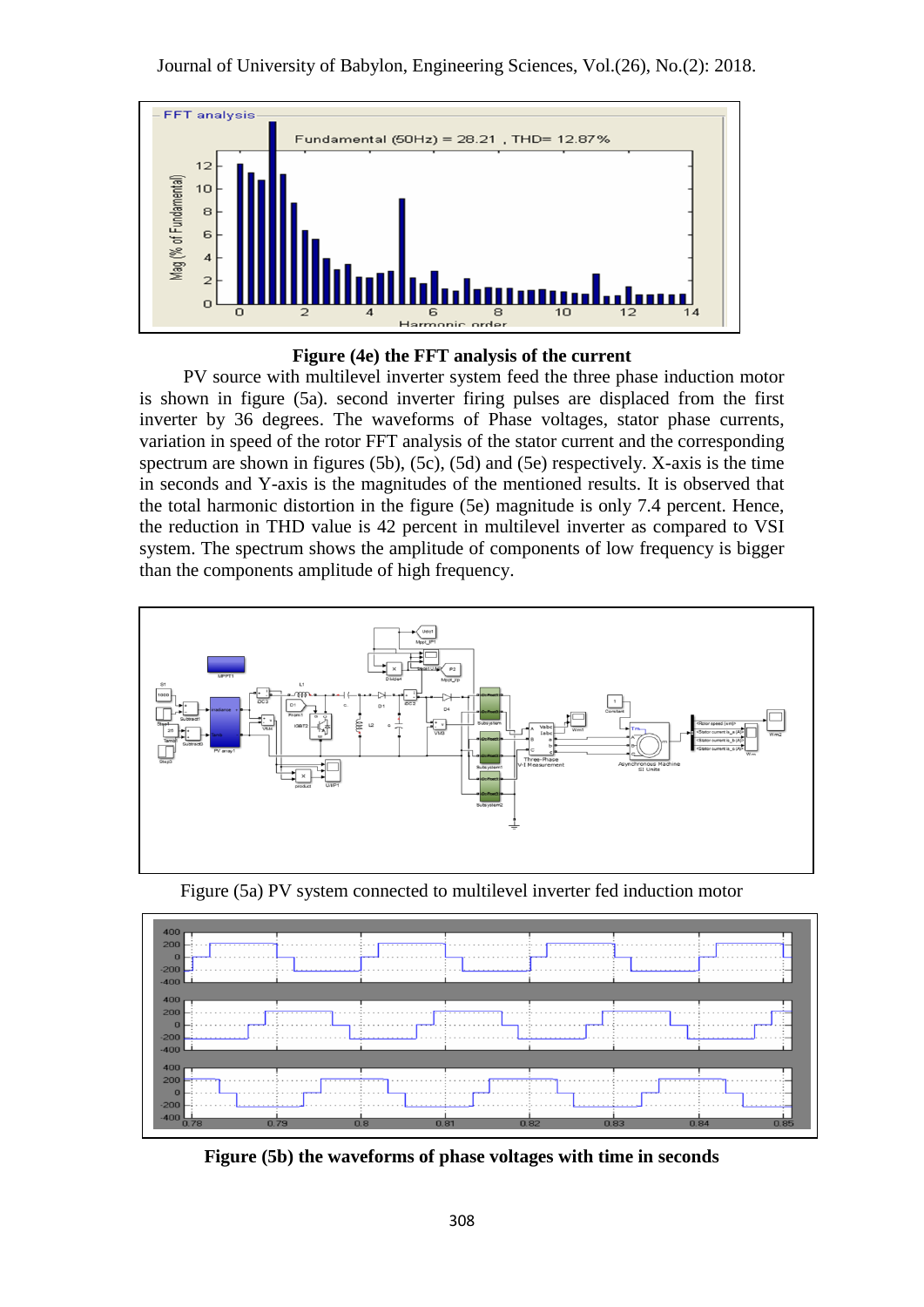



**Figure (5c) the waveforms of stator current with time in seconds**



**Figure (5d) the rotor speed in r.p.m with time in seconds**



**Figure (5e) the FFT analysis of the current**

# 5. **Conclusion**

The simulation of the PV source with two types of inverters fed a three-phase induction motor is presented. The algorithm of P&O MPPT is used with PV source to get the maximum power point operation. The results of voltage, current, speed and spectrum of a three phase induction motor are presented, multilevel inverter results are compared with the VSI system results. The results show the multilevel inverter total harmonic distortion is scientifically less than that of VSI system. Then, the